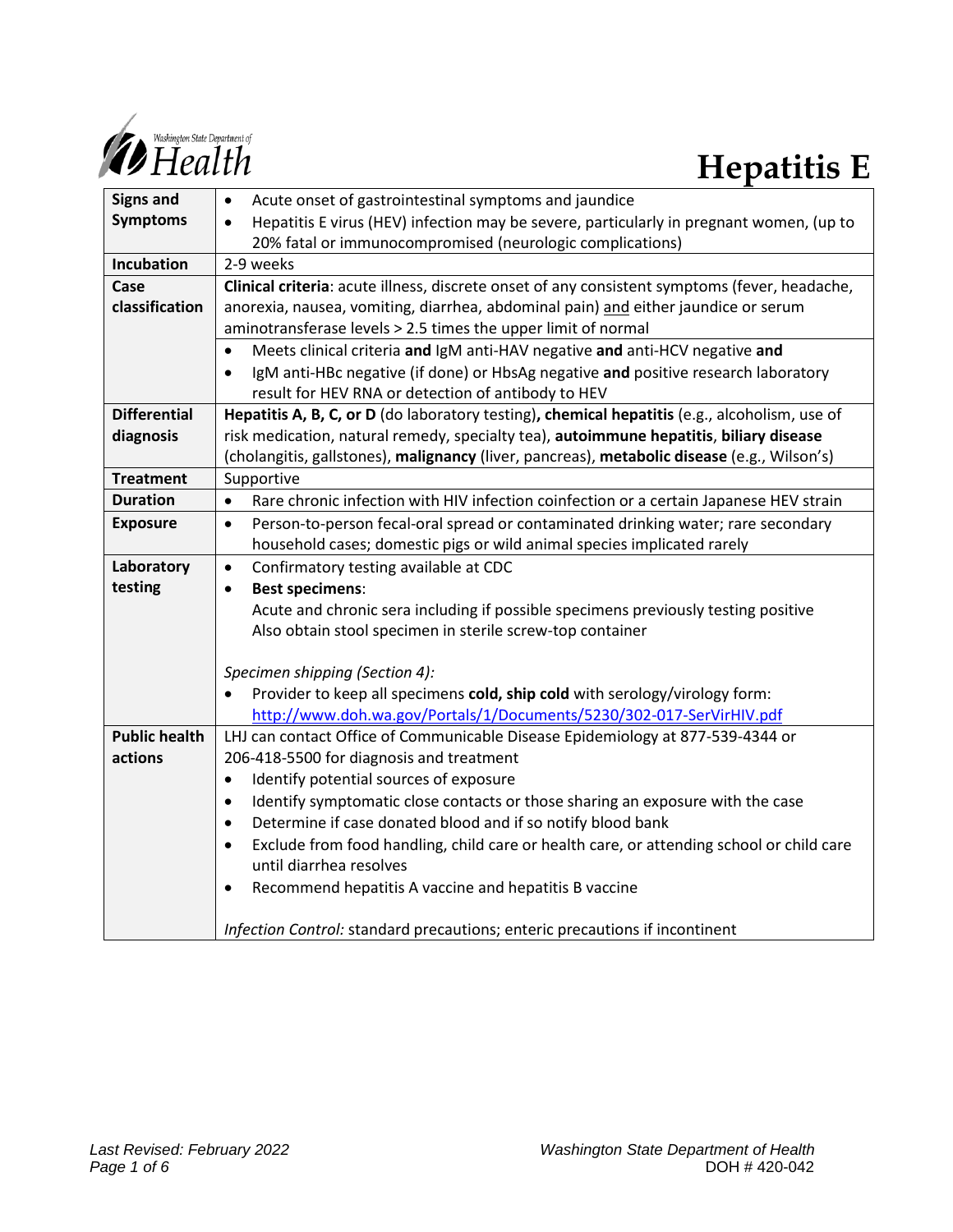# **Hepatitis E, Acute**

# (Previously Hepatitis, Unspecified)

# **1. DISEASE REPORTING**

# **A. Purpose of Reporting and Surveillance**

- 1. To better characterize the epidemiology of infections due to hepatitis E.
- 2. To recommend appropriate preventive measures, including immunization against other types of hepatitis which are vaccine-preventable.

# **B. Legal Reporting Requirements**

- 1. Healthcare providers: notifiable to local health jurisdiction within 3 work days
- 2. Healthcare facilities: notifiable to local health jurisdiction within 3 work days
- 3. Laboratories: no requirements for reporting
- 4. Local health jurisdictions: notifiable to Washington State Department of Health (DOH) Office of Communicable Disease Epidemiology (CDE) within 7 days of case investigation completion or summary information required within 21 days.

# **C. Local Health Jurisdiction Investigation Responsibilities**

- 1. Begin investigation within one working day.
- 2. Facilitate transport of specimens to the Washington State Public Health Laboratories for confirmatory testing.
- 3. Initiate appropriate infection control measures.
- 4. Hepatitis E virus infections should be reported to DOH as the appropriate condition. Report all *confirmed* cases to CDE. Complete the Hepatitis E report form [\(http://www.doh.wa.gov/Portals/1/Documents/5100/210-033-ReportForm-HepDE.pdf\)](http://www.doh.wa.gov/Portals/1/Documents/5100/210-033-ReportForm-HepDE.pdf) and enter the data in the Washington Disease Reporting System (WDRS).

# **2. HEPATITIS E AND ITS EPIDEMIOLOGY**

## **Background**

After hepatitis A, hepatitis E virus is the second most common etiologic agent of enterically transmitted viral hepatitis worldwide, particularly in Asia and Africa. Outbreaks and sporadic cases occur especially with inadequate environmental sanitation. Hepatitis E virus outbreaks are often waterborne, but foodborne outbreaks (pork, venison), sporadic cases, and epidemics not clearly related to water have been reported. Parenteral transmission may occur. Refugee camps in conflict areas can have outbreaks [\(https://www.cdc.gov/mmwr/preview/mmwrhtml/mm6229a2.htm?s\\_cid=mm6229a2\\_e\)](https://www.cdc.gov/mmwr/preview/mmwrhtml/mm6229a2.htm?s_cid=mm6229a2_e). Highest rates are in young to middle-aged but younger age groups may have undiagnosed milder illness without jaundice. In the United States and most other industrialized countries, almost all cases result from travel to endemic areas.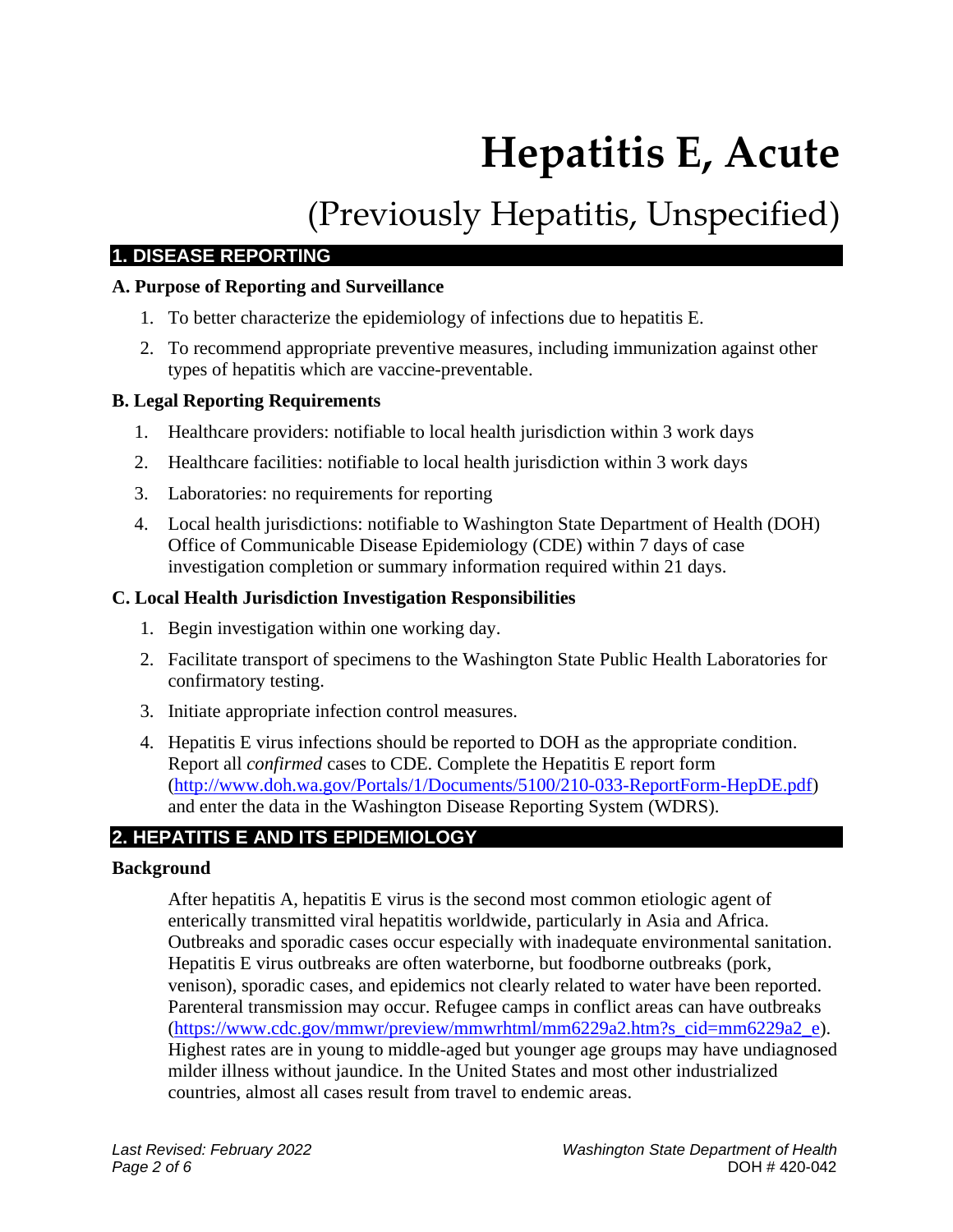#### **A. Etiologic Agent**

The hepatitis E virus (HEV) is a single-stranded RNA virus. Five of eight genotypes affect humans, with variation in geographic distribution and in epidemiologic patterns (see table: [https://www.cdc.gov/hepatitis/hev/hevfaq.htm#section1\)](https://www.cdc.gov/hepatitis/hev/hevfaq.htm#section1).

#### **B. Description of Illness**

The clinical course is usually like that of hepatitis A with a similar low case-fatality rate except in pregnant women, where the rate may reach 30% for those infected during the third trimester of pregnancy, and persons with existing liver damage. Severe cases of hepatitis E in Japan were associated with a more virulent genotype [\(https://wwwnc.cdc.gov/eid/article/15/5/08-1100\\_article\)](https://wwwnc.cdc.gov/eid/article/15/5/08-1100_article). Chronic infections are rare but occur in organ-transplant recipients in Europe (NEJM 2008;358(8):814) and may occur with HIV infection. Complications can be neurologic (particularly as chronic infections in immunocompromised persons [https://wwwnc.cdc.gov/eid/article/17/2/10-0856\\_article\)](https://wwwnc.cdc.gov/eid/article/17/2/10-0856_article) or affect the kidney or pancreas.

#### **C. Hepatitis E in Washington State**

Of 21 cases reported in Washington during 2010-2020, 13 had travel to Asia, Africa or the Middle East.

#### **D. Reservoirs**

Humans as well as wild and domestic animals, particularly swine; also rabbits, chickens, rats, deer and camels. Risks for exposure may include contact with pigs and consuming pork products (*Emerg Infect Dis 2020 Feb and Emerg Infect Dis 2021 June*).

#### **E. Modes of Transmission**

Hepatitis E virus is transmitted primarily by the fecal-oral route. Fecally contaminated drinking water is the most commonly documented vehicle of transmission. Contaminated food, including shellfish and sausage from raw pork livers, has been implicated; genotype 3 in particular is associated with food. Undercooked meat, particularly wild pig/boar or deer, may be a risk. Direct fecal-oral transmission probably can occur, though secondary household cases are not common during outbreaks. Outbreaks have occurred in camps for refugees or displaced persons where there was reduced sanitation. Transfusion, organ transplant, and perinatal transmission have been reported.

#### **F. Incubation Period**

The range is 2 to 9 weeks; mean incubation period is around 6 weeks but has varied from 26 to 42 days in different epidemics.

#### **G. Period of Communicability**

Not known. Estimated 1 week before to 1 month after onset of jaundice. Chronically infected persons continue to shed the virus.

#### **H. Treatment**

Treatment is supportive. Oral ribavirin has been used for solid-organ transplant recipients with chronic infection.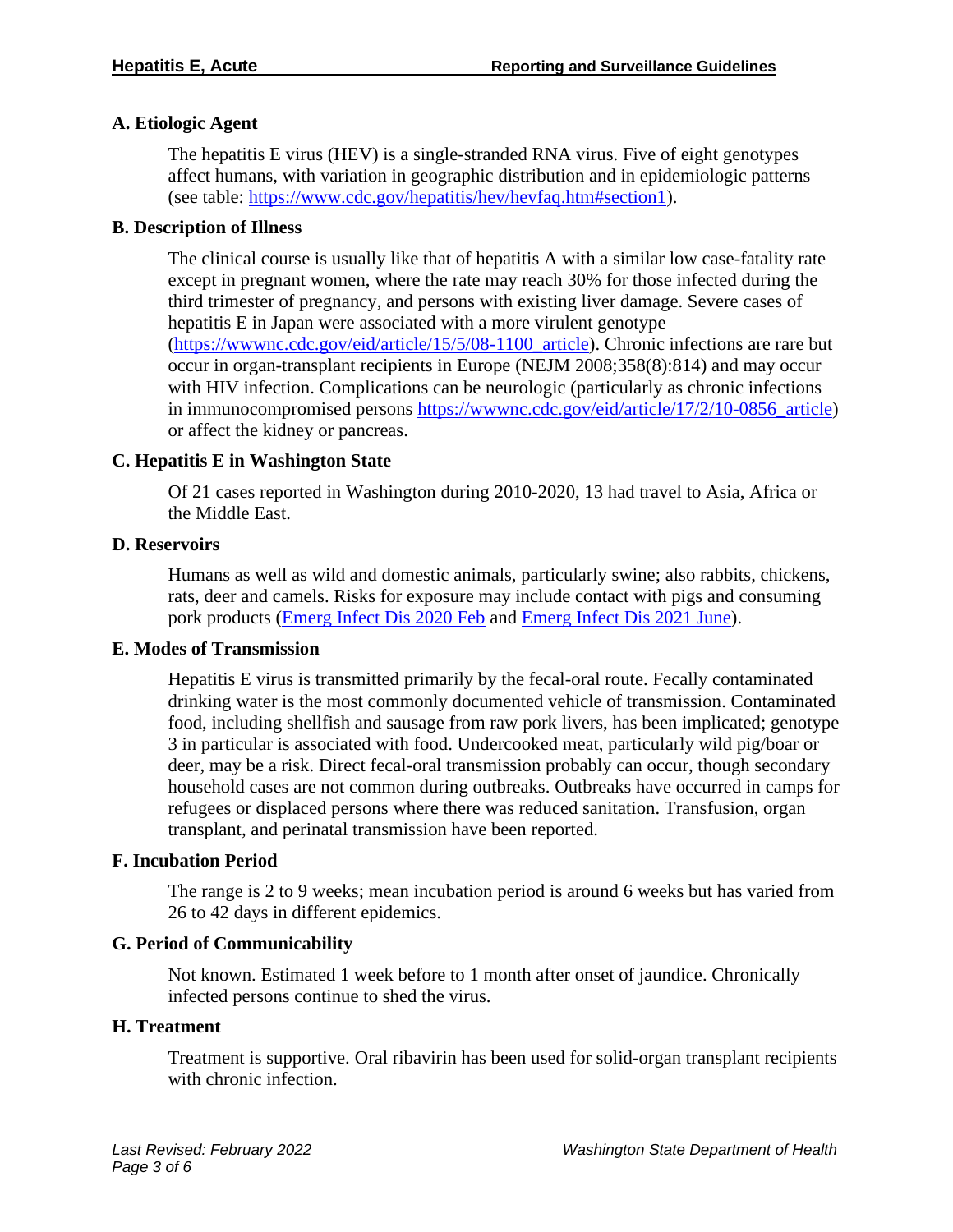# **3. CASE DEFINITIONS**

#### **A. Clinical Description**

An illness with a) discrete onset of symptoms **and** b) jaundice or elevated serum aminotransferase levels.

#### **B. Laboratory Criteria for Diagnosis**

- Serum aminotransferase levels > 2.5 times the upper limit of normal, **and**
- Immunoglobulin M (IgM) anti-HAV negative, **and**
- IgM anti-HBc negative (if done) or HbsAg negative, **and**
- Anti-HCV negative, **and**
- Positive result from a research laboratory for hepatitis E RNA or detection of antibody to hepatitis E antigen.

#### **C. Case Definition (DOH)**

*Confirmed*: A case that meets the clinical case definition and is laboratory confirmed.

# **4. DIAGNOSIS AND LABORATORY SERVICES**

#### **A. Diagnosis**

Diagnosis of hepatitis E infection depends on clinical and epidemiologic features and exclusion of other etiologies of hepatitis, especially hepatitis A, by serologic means. Several diagnostic tests are available including enzyme immunoassays and Western blot assays to detect IgM and IgG anti-HEV in serum; polymerase chain reaction tests to detect hepatitis E virus RNA in serum and stool; and immunofluorescent antibody blocking assays to detect antibody to hepatitis E antigen in serum and liver.

#### **B. Tests Available at the Washington State Public Health Laboratories (PHL)**

PHL does not test for hepatitis E but will forward specimens to the Centers for Disease Control and Prevention (CDC) for testing or confirmation. Please contact Office of Communicable Disease Epidemiology (CDE) for approval prior to submitting specimens. Obtain acute serum (if possible, previously tested specimen), chronic serum, and stool specimen. Specimens should be spun down, serum separated, and kept cold. See: [https://www.cdc.gov/hepatitis/hdv/pdfs/cdc\\_50.34\\_specimensubmission.pdf](https://www.cdc.gov/hepatitis/hdv/pdfs/cdc_50.34_specimensubmission.pdf) CDE will complete the special hepatitis manifest form for CDC.

Note that PHL require all clinical specimens have two patient identifiers, a name **and** a second identifier (e.g., date of birth) both on the specimen label and on the submission form. Due to laboratory accreditation standards, specimens will be rejected for testing if not properly identified. Also include specimen source and collection date.

#### **C. Specimen Collection**

Serum and other specimens should be refrigerated and transported cold. Specimens should be submitted with a completed DOH PHL Virus Examinations form available at: <http://www.doh.wa.gov/Portals/1/Documents/5230/302-017-SerVirHIV.pdf>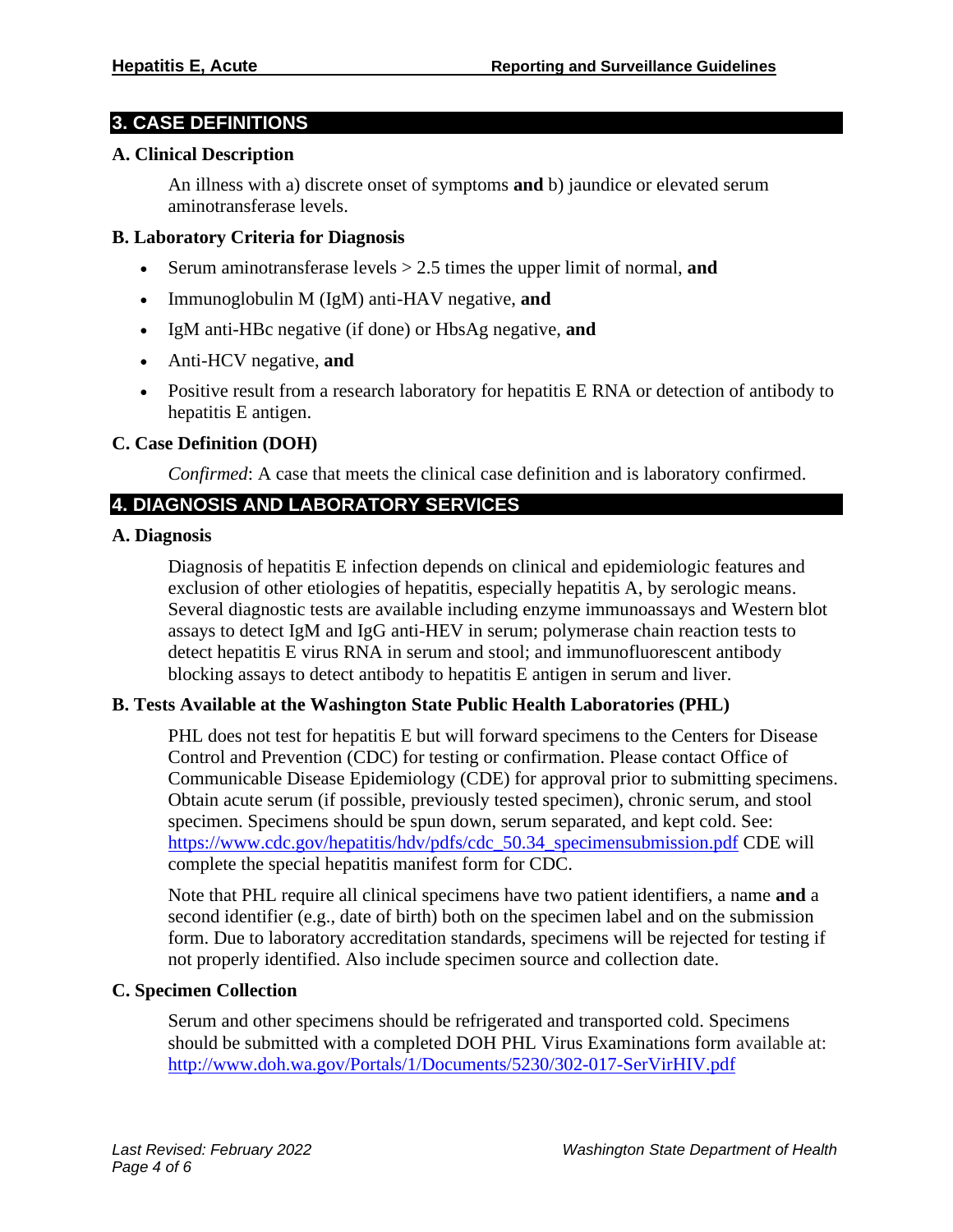# **5. ROUTINE CASE INVESTIGATION**

Interview the case or others who may be able to provide pertinent information.

#### **A. Evaluate the Diagnosis**

Confirm that the case's illness is consistent with acute viral hepatitis. Diagnosis is supported by presence of risk factors such as international travel for hepatitis E. Rule out other infectious and non-infectious causes Facilitate transport of positive specimens to Washington State Public Health Laboratories for confirmatory testing at CDC. If the patient is pregnant, see Section 6E.

#### **B. Identify Potential Sources of Infection**

Ask the case about potential exposures 2–9 weeks before onset of illness, particularly food and water exposures during international travel. Identify any persons (e.g., household member, sex partners, those shared a meal, others in a travel group) who had a compatible illness. Obtain each person's name and contact information. Newly identified suspected cases should be reported and investigated in the same manner as the index case.

#### **C. Identify Close Contacts or Others Potentially Exposed to the Patient**

Identify potential secondary cases exposed to the stools during the communicable period. Include household members and sexual contacts. Evaluate for symptoms, educate about preventing transmission, and inform that persons with hepatitis may be infectious without being ill. Also educate persons exposed to the same source as the case. No products are available to prevent hepatitis E infections in contacts.

- 1. Symptomatic close contacts of a confirmed case should be referred to a healthcare provider and tested.
- 2. Secondary cases of hepatitis E infection are rare, but recommend hygiene measures.
- 3. If the case has donated blood or plasma in the 8 weeks before onset, see Section 6D.

#### **D. Environmental Evaluation**

None, unless a commercial food service facility, child care center, or public water supply appears to be implicated as the source of infection.

#### **E. Infection Control**

- 1. Patients infected with hepatitis E virus who are still susceptible to hepatitis A or B should be vaccinated.
- 2. Hospitalized patients should be cared for using standard precautions. Also use contact precautions for diapered or incontinent individuals while they are symptomatic.

# **6. MANAGING SPECIAL SITUATIONS**

## **A. Hepatitis E Case Works or Volunteers in a Risk Setting**

Exclude a hepatitis E case from food handling, child care, healthcare, or attending school or child care until diarrhea resolves